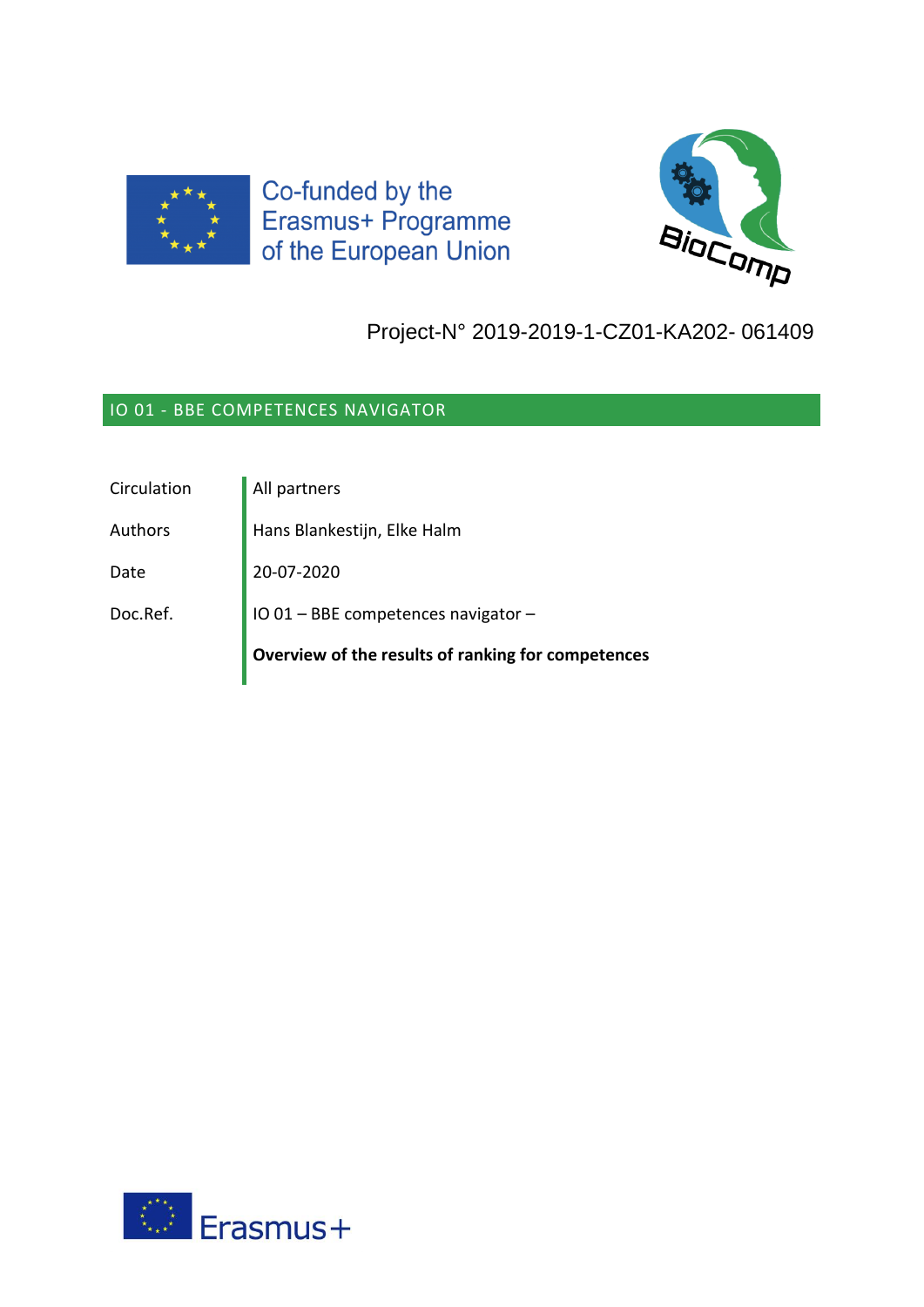## IO 01 – OVERVIEW OF THE RESULTS OF RANKING FOR COMPETENCES

## 1. Introduction

This ranking list is part of the European project BioComp.

It aims to develop competence-based learning material which can be used in learning and training activities for the bio-based economy (=BBE). Based on a big number of interviews in companies the list of competences and skills was developed in three categories: personal, transversal and technical competences.

In the next step, the partners and their network were asked to rank the competences in the chapters:

Personal competences, transversal competences, technical competences (Biogas, Algae, Food for packaging and Setting up a BBE Company.

The ranking procedure was prepared online, structured in chapters and containing the competences to be assessed. The competences were to be rated from 1 (less important) to 10 (very important). This allows an objective assessment of the competences and a precise evaluation of the assessments.

#### 2. Overview of participation for ranking the competences

#### **Summary**

The evaluation of the participation in the rating procedure leads to the conclusion that this method is suitable to achieve an evaluation of the different competencies. The evaluation scale has proved its value and was understood by the participants. The methodology of using the Online-form for the ranking has been a great success.

139 experts from all partner countries took part in the ranking process. Half of these experts came from companies and the other half from VET- and further education. That shows the serous interests by education institutes.

The table shows that the deviation of all ranked competences is small, between 7,88 and 8,41 ranking points.

| Chapter                                | Average of the |
|----------------------------------------|----------------|
|                                        | Ranking points |
| Personnel (social) competences - S1-S9 | 8,41           |
| Entrepreneurial competences - E1-E8    | 8,31           |
| <b>Technical competences</b>           |                |
| Biogas $- B1-B8$                       | 7,88           |
| Algae $-$ A1-A7                        | 7.97           |



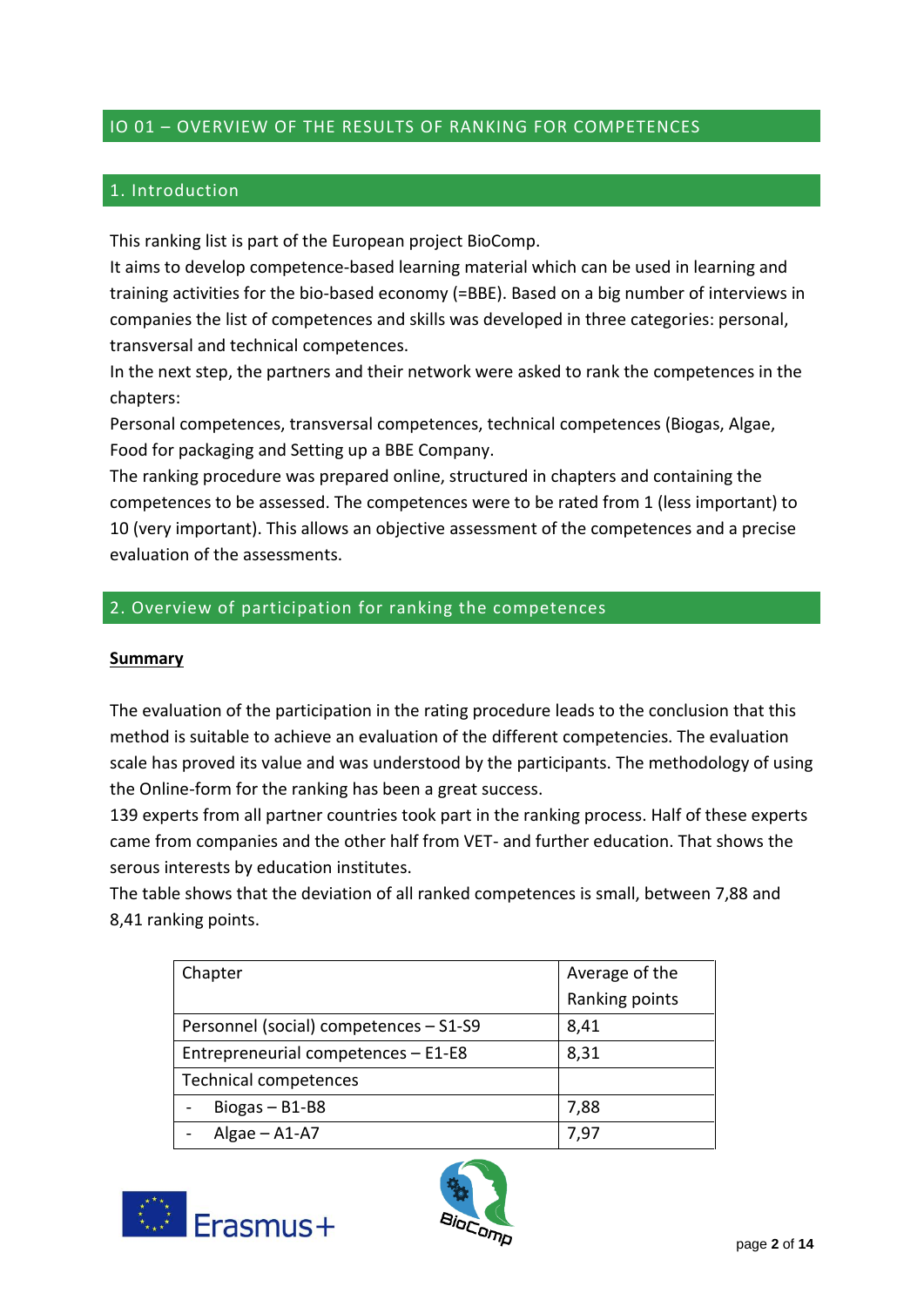| Food for packaging                       |      |
|------------------------------------------|------|
| $\circ$ Tomatoes – T1-T6                 | 8,21 |
| $\circ$ Rice / Cereal production – C1-C4 | 8,10 |
| $\circ$ Packaging process - P1-P10       | 8,07 |
| Setting up a BBE company $- B 1 - B10$   | 7,92 |

This number of responses is big enough to draw realistic conclusions. Nearly all participants voted for personnel and entrepreneurial competences.

In the different categories of competences, a ranking has made based on the results of the ranking lists. The next step will be to develop the learning material (IO 02).

## 3. Result of the participants

Overall, 139 participants evaluated the competencies. Although the corona period is still problematic, the participation result can be considered very well.

a) Overview of the countries

By participating in the ranking procedure, all partner countries contributed to the success of the procedure with 10 votes. The highest participation (27.3%) in the ranking procedure was achieved by RO; followed by GR, DK, DE, CZ and BG.

Where do you come from? Your country 139 responses





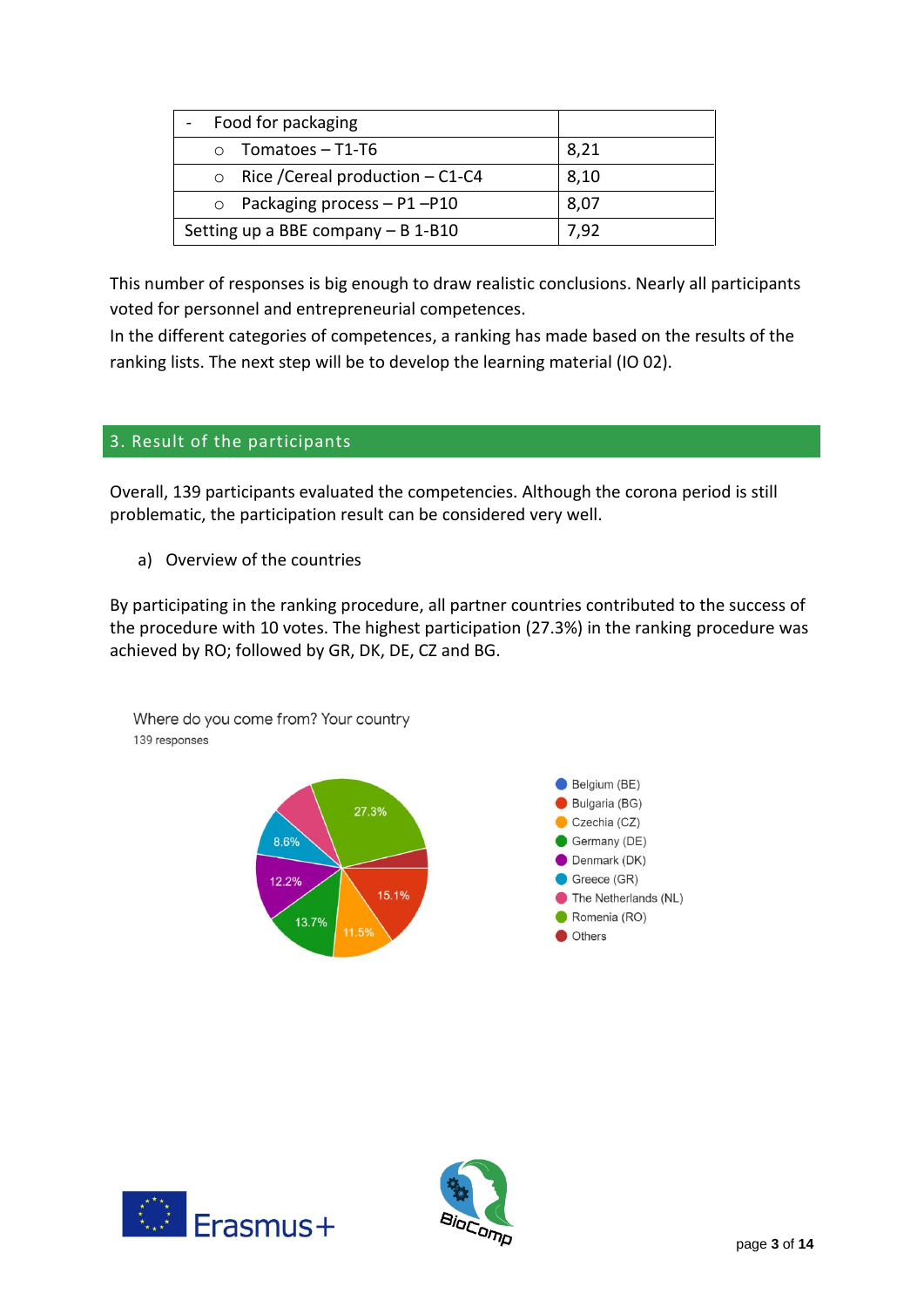b) Overview of the participants

There is a balanced participation of the gender.



This chart shows that more than half of the respondents are between 20 and 40 years old.





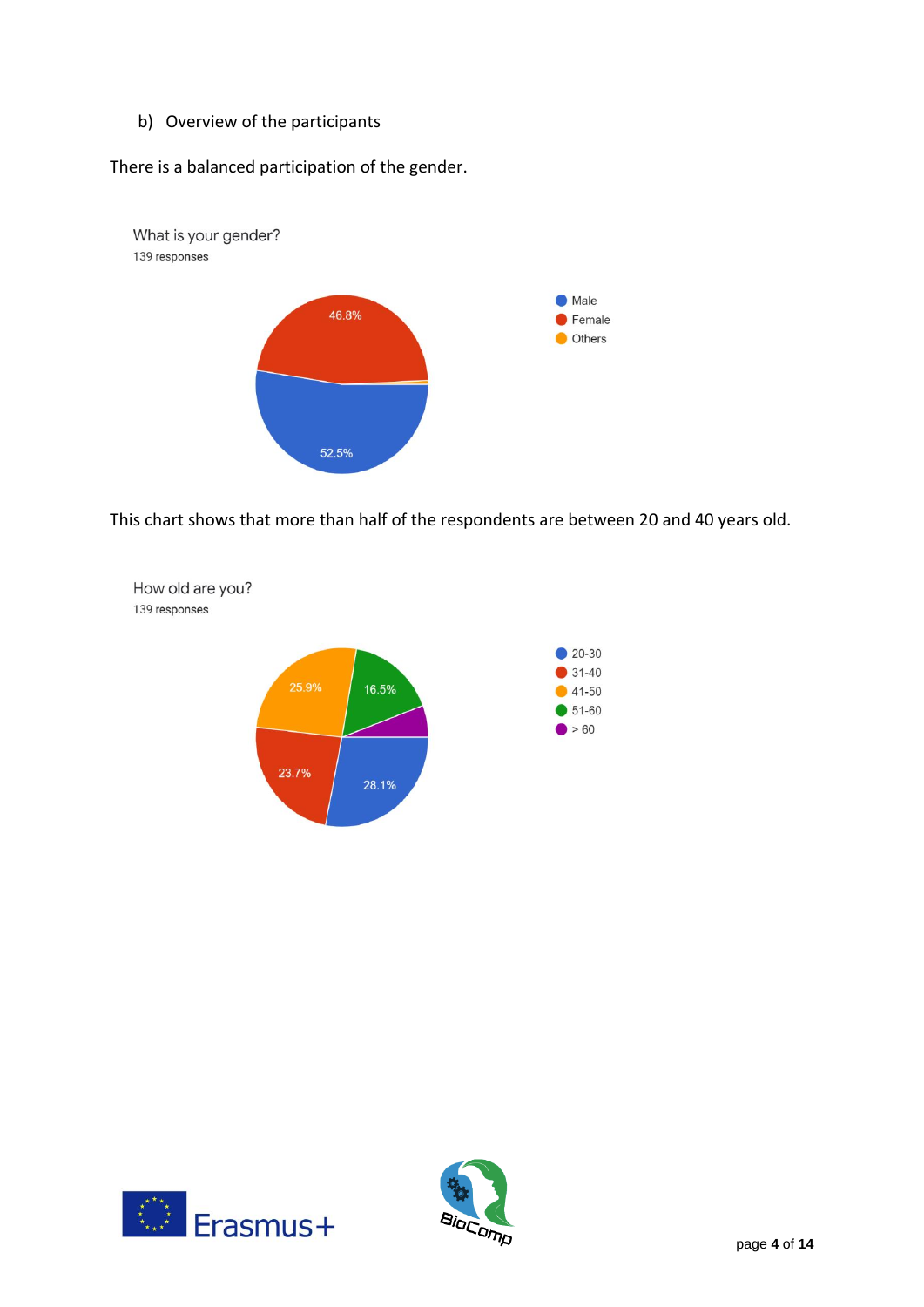c) Overview about the companies

The largest participation in the ranking process, with 52.2%, was by managers and students. Staffs participated in this process with 10.8%.



This chart shows that representatives of educational institutions participated in the ranking process with the largest number; 76 participants work in the fields of work under evaluation.



In which area(s) your company is active? (Multiple answers are possible) 139 responses



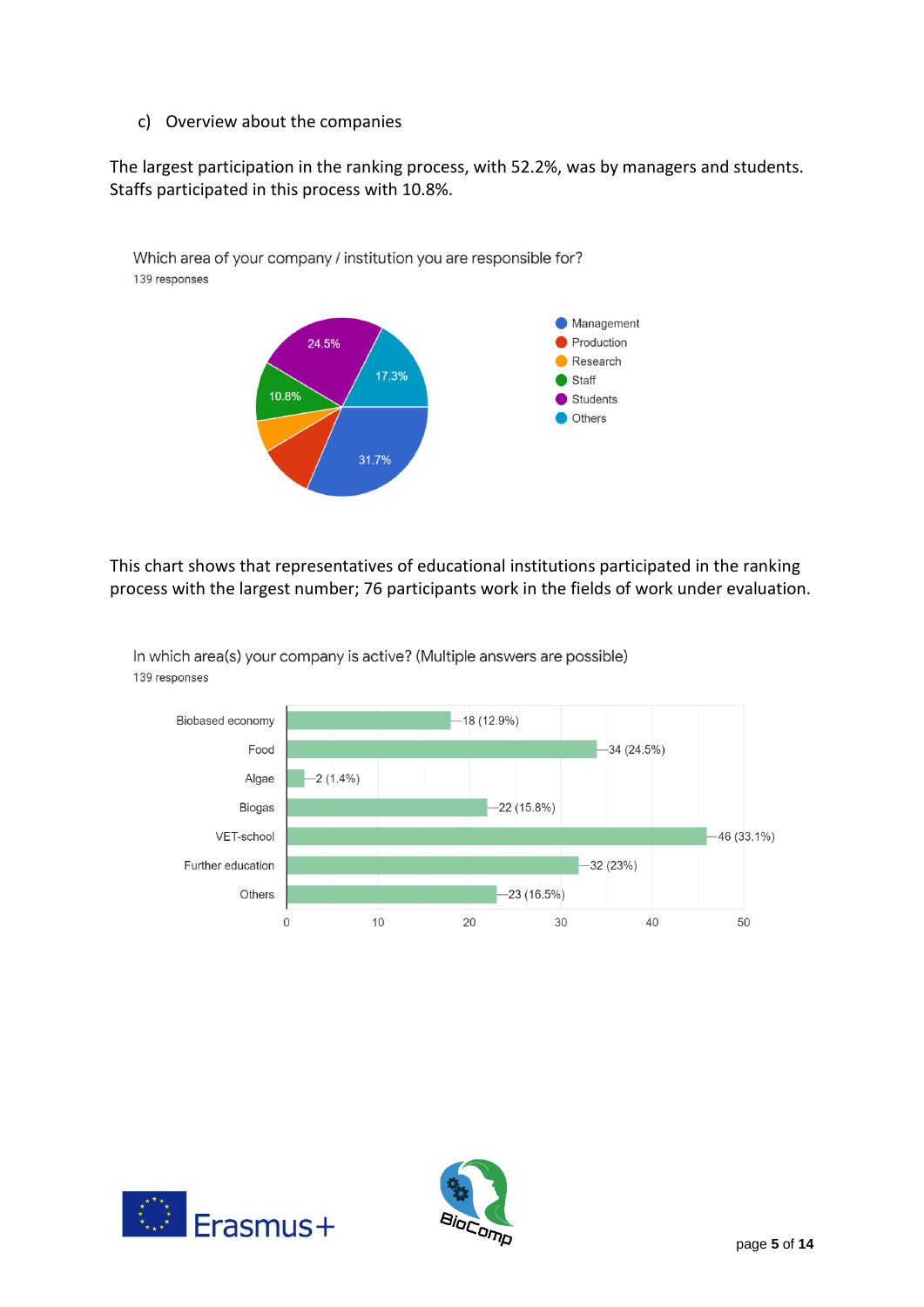## 4. Result of the ranking for competences

Based on the results of the assessment of competences (ranking from 1 to 10), they can be described in the following ranking order:

- *I. Personal (social) competences*
- *II. Transversal competences*

II.a Digital topics

- II.b Entrepreneur topics
- *III. Technical competences*

III.a Biogas III.b Algae IIII.c Food for packaging III.c-1 Tomatoes III.c-2 Cereal production III.c-3 Food for packaging *IV. Setting up a BBE company*

#### *I. Personal (social) competences*

Of the 139 participants, 129 voted for personal competences; on average, these competences received 8,41 ranking points (RP). This means that the designated competences were rated high in importance and significance at each working level (and beyond).Communication and collaboration were awarded the highest RP.

| <b>Nr</b>      | <b>Competence</b>                                                                                                                                                                                                                                                                                                                                                                                                   | <b>Ranking</b><br>points |
|----------------|---------------------------------------------------------------------------------------------------------------------------------------------------------------------------------------------------------------------------------------------------------------------------------------------------------------------------------------------------------------------------------------------------------------------|--------------------------|
| S <sub>1</sub> | Collaboration - Being part of a relational system in which two or<br>more stakeholders pool together resources, ideas and actions to<br>meet common goals that neither could meet individually - with<br>shared commitment and ownership.                                                                                                                                                                           | 8,78                     |
| S <sub>2</sub> | Communication - Using words, sounds, signs, or behaviours to<br>express or exchange information, thoughts, ideas, and feelings to<br>someone else. It may be vocally (using voice), written (using printed<br>or digital media such as books, magazines, websites or emails),<br>visually (using logos, maps, charts or graphs) or non-verbally (using<br>body language, gestures and the tone and pitch of voice). | 8,76                     |



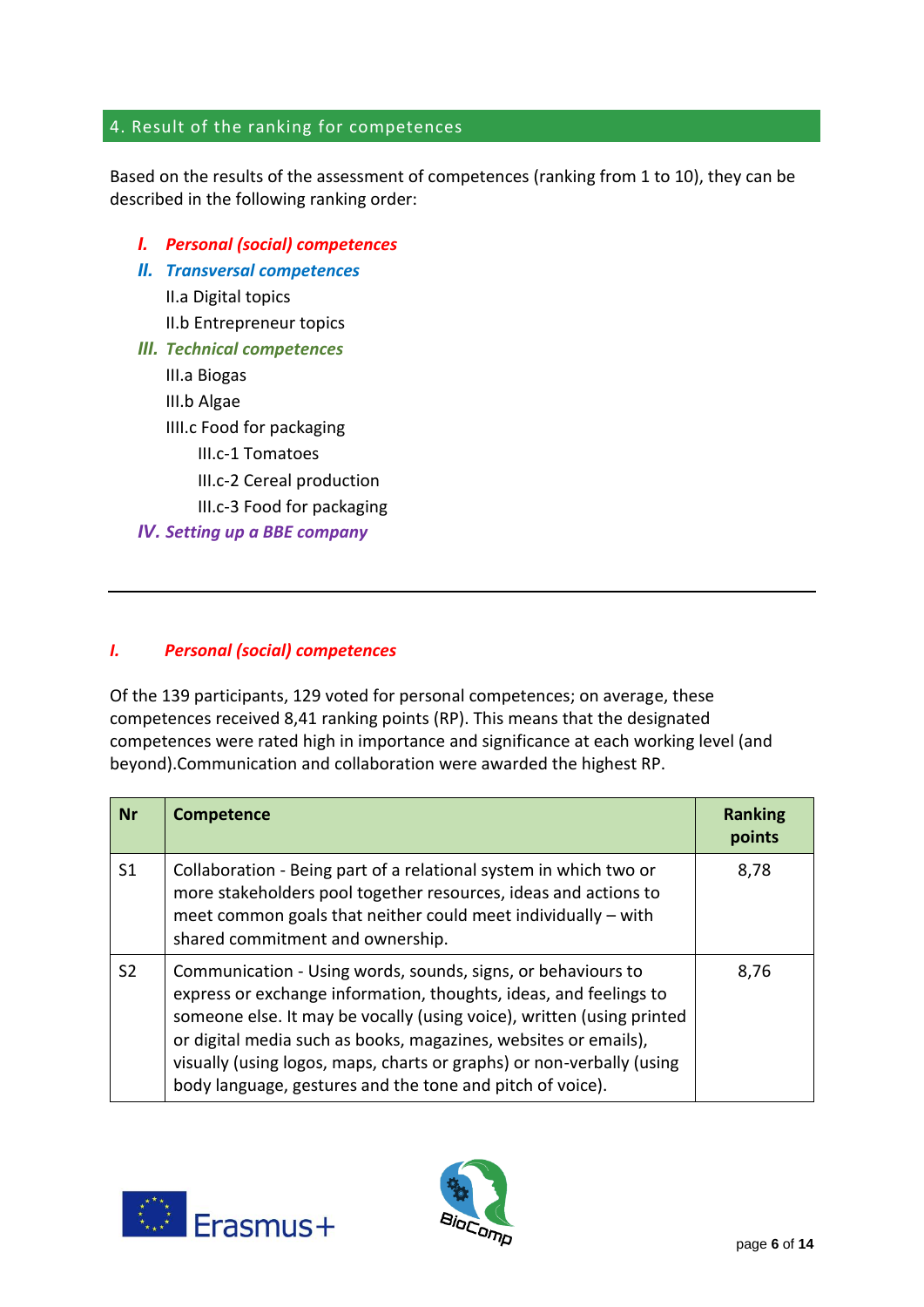| S <sub>3</sub> | Adaptability - The ability to be flexible and respond positively to a<br>rapidly evolving environment, coming out the better for it<br>(bouncing forward).                                                                                                          | 8,67 |
|----------------|---------------------------------------------------------------------------------------------------------------------------------------------------------------------------------------------------------------------------------------------------------------------|------|
| S <sub>4</sub> | Growth Mindset - Being motivated to reach higher levels of<br>achievement by continuously learning new skills in order to move<br>with a changing market. Essentially, it is being adaptable and willing<br>to go beyond the soft and hard skills you already have. | 8,52 |
| S <sub>5</sub> | Critical Thinking - Skilful analysis and assessment of information,<br>beliefs or knowledge, with ongoing reconstruction and<br>improvement of one's thinking. It can bridge convergent<br>(analytical) and divergent (creative) thinking.                          | 8,48 |
| S <sub>6</sub> | Wellbeing - Achieving a state of contentment, with low levels of<br>distress, overall good physical and mental health, and good quality<br>of life.                                                                                                                 | 8,34 |
| S7             | Self-regulation - The ability to understand, activate, monitor,<br>control and adapt emotions, thoughts, attention, behaviour and<br>cognitive strategies.                                                                                                          | 8,31 |
| S <sub>8</sub> | Empathy - The ability to understand, vicariously experience and<br>respond to another person's feelings, emotions and thoughts<br>(emotional, cognitive and perspective taking).                                                                                    | 8,00 |
| S <sub>9</sub> | Managing Learning - Knowledge of oneself (as learner, of<br>strategies, tasks and context) and as regulation (applying it to plan,<br>monitor and evaluate learning).                                                                                               | 7,82 |

## *II Transversal competences II.a Digital competences*

In this chapter, a high level of participation in the ranking process can be observed (124-127 participants), which speaks for the great importance of digitalization in working life. The digital competences were rated on average 7,93 RP. It is noticeable (but not unexpected) that AR technology is perceived as not yet a direct learning method.

| <b>Nr</b>      | <b>Competences</b>                                                                                                                                                                    | <b>Ranking</b><br>points |
|----------------|---------------------------------------------------------------------------------------------------------------------------------------------------------------------------------------|--------------------------|
| D <sub>1</sub> | Communication - Interacting through digital technologies - To<br>interact through a variety of digital technologies and to understand<br>appropriate digital communication.           | 8,50                     |
| D <sub>2</sub> | Collaboration - Collaborating through digital technologies - To use<br>digital tools and technologies for collaborative process, and for co-<br>construction and co-creation of data. | 8,32                     |



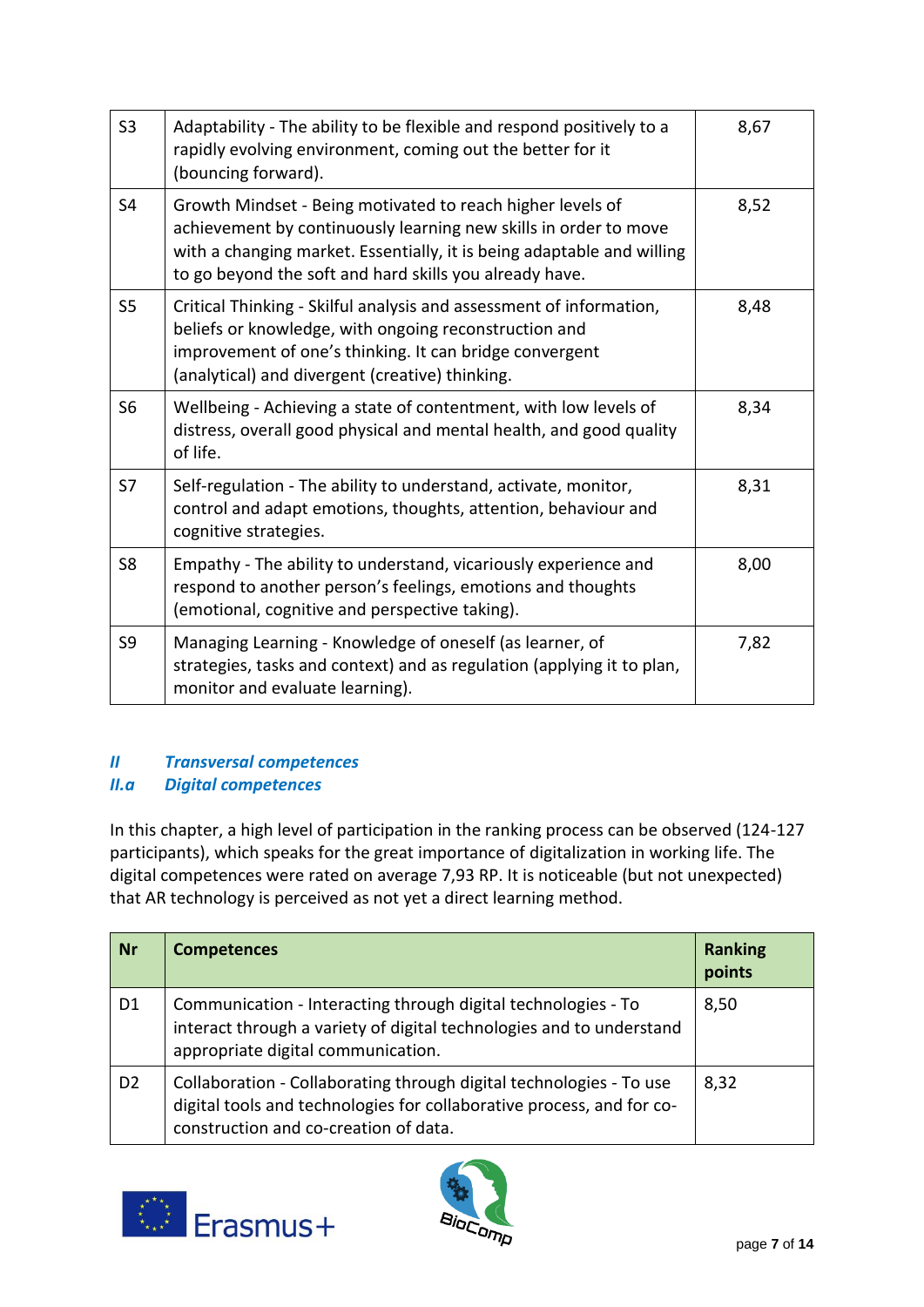| D <sub>3</sub>  | Safety - Protecting the environment -To be aware of the<br>environmental impact of digital technologies and their use.                                                                                                                                                                                                                                           | 8,27 |
|-----------------|------------------------------------------------------------------------------------------------------------------------------------------------------------------------------------------------------------------------------------------------------------------------------------------------------------------------------------------------------------------|------|
| D <sub>4</sub>  | Safety - Protecting personal data and privacy - To protect personal<br>data and privacy in digital environments. To understand how to use<br>and share personally identifiable information while being able to<br>protect oneself and others from damages. To understand that<br>digital services use a "Privacy policy" to inform how personal data is<br>used. | 8,21 |
| D <sub>5</sub>  | Information and Data Literacy - Managing data, information and<br>digital content: To organise, store and retrieve data, information,<br>and content in digital environments. To organise and process them.                                                                                                                                                      | 8,05 |
| D <sub>6</sub>  | Problem solving - Identifying needs and technological responses -<br>To assess needs and to identify, evaluate, select and use digital<br>tools and possible technological responses and to solve them. To<br>adjust and customise digital environments to personal needs (e.g.<br>accessibility).                                                               | 7,91 |
| D7              | Problem solving - Solving technical problems - To identify technical<br>problems when operating devices and using digital environments,<br>and to solve them (from trouble-shooting to solving more complex<br>problems).                                                                                                                                        | 7,89 |
| D <sub>8</sub>  | Problem solving - Creatively using digital technology - To use digital<br>tools and technologies to create knowledge and to innovate<br>processes and products. To engage individually and collectively in<br>cognitive processing to understand and resolve conceptual<br>problems and problem situations in digital environments.                              | 7,89 |
| D9              | Problem solving - Identifying digital competence gaps - To<br>understand where one's own digital competence needs to be<br>improved or updated. To be able to support others with their<br>digital competence development. To seek opportunities for self-<br>development and to keep up-to-date with the digital evolution.                                     | 7,69 |
| D <sub>10</sub> | Use of Augmented Reality (AR) - To identify the benefit of AR<br>technology and possibilities of use in training and creatively using<br>AR technology in training situations.                                                                                                                                                                                   | 6,52 |

#### *II.b Entrepreneurial competences*

The participation rate in the ranking process is as high here as in chapters I. and II.a. This also indicates a high importance and significance of these competencies in the work process (and use beyond). On average, some components were rated at 8,31 RP. The highest scores were given to the interactions "Working together" and cooperation" and "learning through experiences".



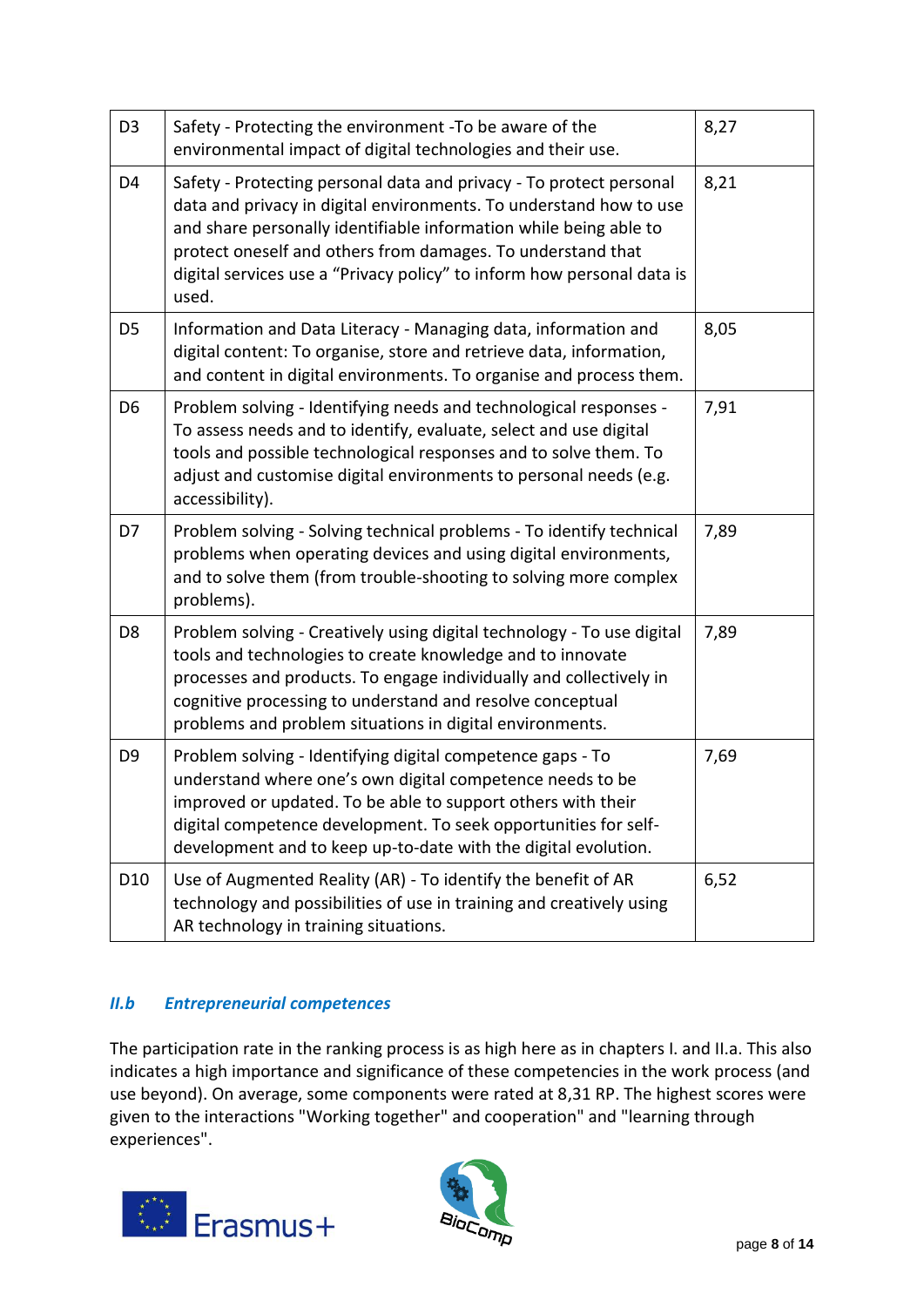| <b>Nr</b>      | <b>Competences</b>                                                                                                                                                                                                                                                                                                                                                                             | <b>Ranking</b><br>points |
|----------------|------------------------------------------------------------------------------------------------------------------------------------------------------------------------------------------------------------------------------------------------------------------------------------------------------------------------------------------------------------------------------------------------|--------------------------|
| E1             | Into Action - Working with others - To work together and cooperate<br>with others to develop ideas and turn them into action. Network.<br>Solve conflicts and face up to competition positively when<br>necessary.                                                                                                                                                                             | 8,59                     |
| E <sub>2</sub> | Into Action - Learning through Experience - To use any initiative for<br>value creation as a learning opportunity. Learn with others,<br>including peers and mentors. Reflect and learn from both success<br>and failure (your own and other people).                                                                                                                                          | 8,48                     |
| E <sub>3</sub> | Into Action - Taking the initiative: To initiate processes that creates<br>value. Take up challenges. Act and work independently to achieve<br>goals, stick to intentions and carry out planned tasks.                                                                                                                                                                                         | 8,44                     |
| E <sub>4</sub> | Ideas and Opportunities - Creativity - Develop several ideas and<br>opportunities to create value, including better solutions to existing<br>and new challenges. Explore and experiment with innovative<br>approaches. Combine knowledge and resources to achieve valuable<br>effects.                                                                                                         | 8,38                     |
| E <sub>5</sub> | Ideas and Opportunities - Ethical and sustainable thinking - Assess<br>the consequences of ideas that bring value and the effect of<br>entrepreneurial action on the target community, the market,<br>society and the environment. Reflect on how sustainable long-term<br>social, cultural and economic goals are, and the course of action<br>chosen. Act responsibly.                       | 8,24                     |
| E <sub>6</sub> | Ideas and Opportunities - Valuing Ideas - Judge what value is in<br>social, cultural and economic terms. Recognise the potential an<br>idea has for creating value and identify suitable ways of making the<br>most out of it.                                                                                                                                                                 | 8,18                     |
| E7             | Resources - Mobilising resources - To get and manage the material,<br>non-material and digital resources needed to turn ideas into action.<br>Make the most of limited resources. Get and manage the<br>competences needed at any stage, including technical, legal, tax<br>and digital competences (for example through suitable<br>partnerships, networking, outsourcing and crowdsourcing). | 8,08                     |
| E8             | Ideas and Opportunities - Spotting Opportunities - Identify and<br>seize opportunities to create value by exploring the social, cultural<br>and economic landscape. Identify needs and challenges that need<br>to be met. Establish new connections and bring together scattered<br>elements of the landscape to create opportunities to create value.                                         | 8,05                     |



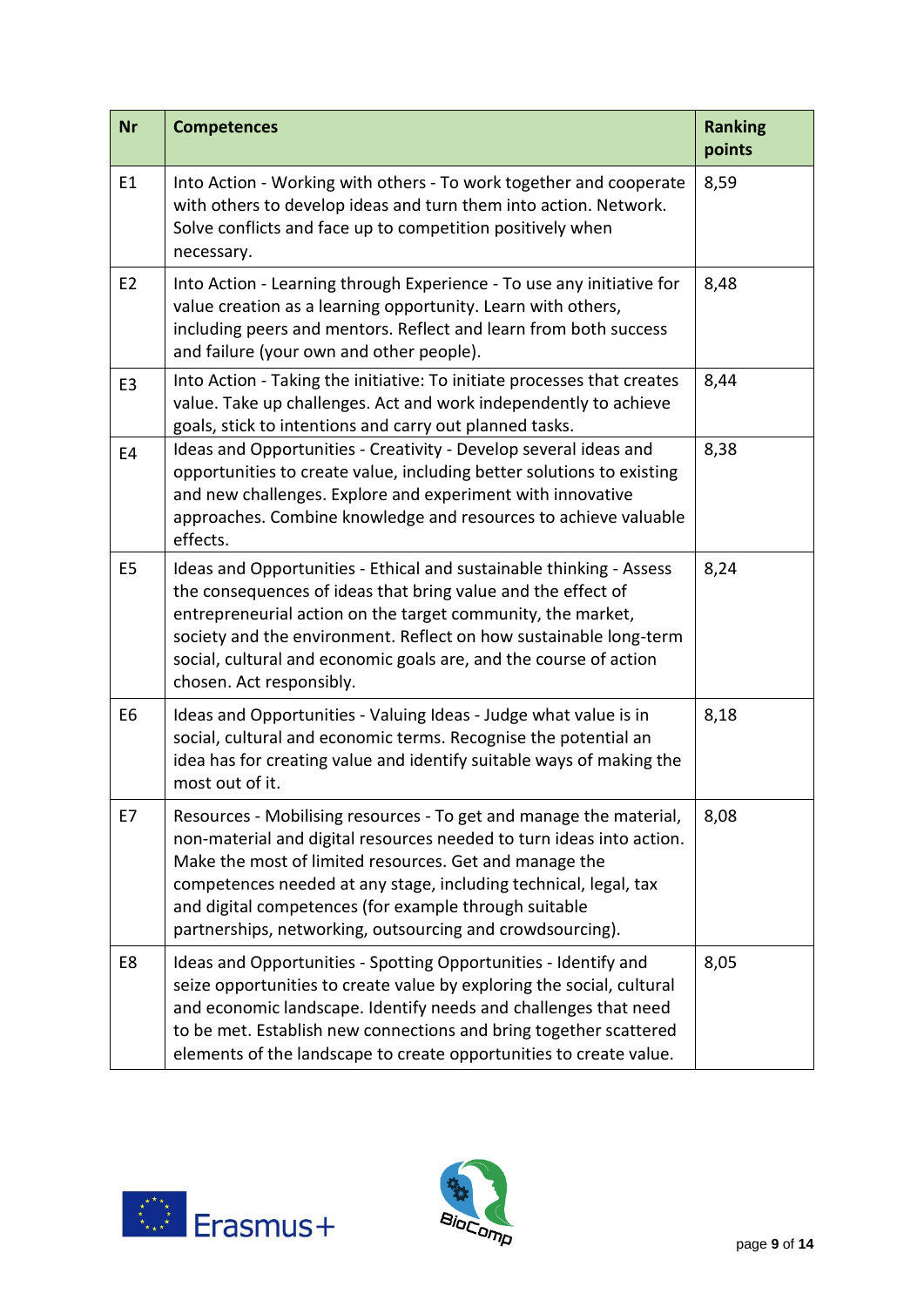#### *III. Technical competences III.a Biogas*

About 80 participants (57%) ranked the competencies of this chapter. This shows that many agricultural enterprises have biogas systems and attach great importance to competence development in this area. This evaluation behaviour can be traced back to the participant structure.

On average, the competences were evaluated with 7,88 RP. The competence "Management" received the highest scores; however, all competences received similarly high scores.

| <b>Nr</b>      | <b>Competences</b>                                                                                                                                                                                                                                                                                                  | <b>Ranking</b><br>points |
|----------------|---------------------------------------------------------------------------------------------------------------------------------------------------------------------------------------------------------------------------------------------------------------------------------------------------------------------|--------------------------|
| <b>B1</b>      | Management - Identifying needs and mechanism of the overall<br>managing the biogas production process.                                                                                                                                                                                                              | 8,19                     |
| <b>B2</b>      | Operate biogas plant - Operate equipment, which treats energy<br>crops, and waste from farms, called anaerobic digesters. Ensure the<br>equipment functions correctly in the transformation of biomass to<br>biogas, which is used for the generation of heat and electricity.                                      | 8,10                     |
| B <sub>3</sub> | Resolve equipment malfunctions - Identify, report and repair<br>equipment damage and malfunctions; communicate with field<br>representatives and manufacturers to obtain repair and<br>replacement components.                                                                                                      | 8,00                     |
| <b>B4</b>      | Composting of organic waste (Biomass) - Identifying needs and<br>technological responses: to know the types of bio-waste, the<br>recovery routes (composting, digestion, incineration).                                                                                                                             | 7,98                     |
| <b>B5</b>      | Recycling - Identifying needs and technological responses - To know<br>the circular economy, the compost processing and the use of<br>fermentation.                                                                                                                                                                 | 7,89                     |
| <b>B6</b>      | Composting of organic waste (Biomass) - Identifying needs and<br>technological responses: to know the chemistry and biology<br>processes of composting.                                                                                                                                                             | 7,80                     |
| <b>B7</b>      | Bio conversion process - Identifying needs and technological<br>responses - To assess needs and to identify, evaluate, control the<br>heating process of biological material, control the combustion<br>process, know and be able to analyse the chemical, thermal, and<br>biochemical methods.                     | 7,65                     |
| B <sub>8</sub> | Composting of organic waste and management - Identifying needs<br>and technological responses - To assess needs and to identify,<br>evaluate, control the heating process of biological material, control<br>the combustion process, know and be able to analyse the chemical,<br>thermal, and biochemical methods. | 7,46                     |



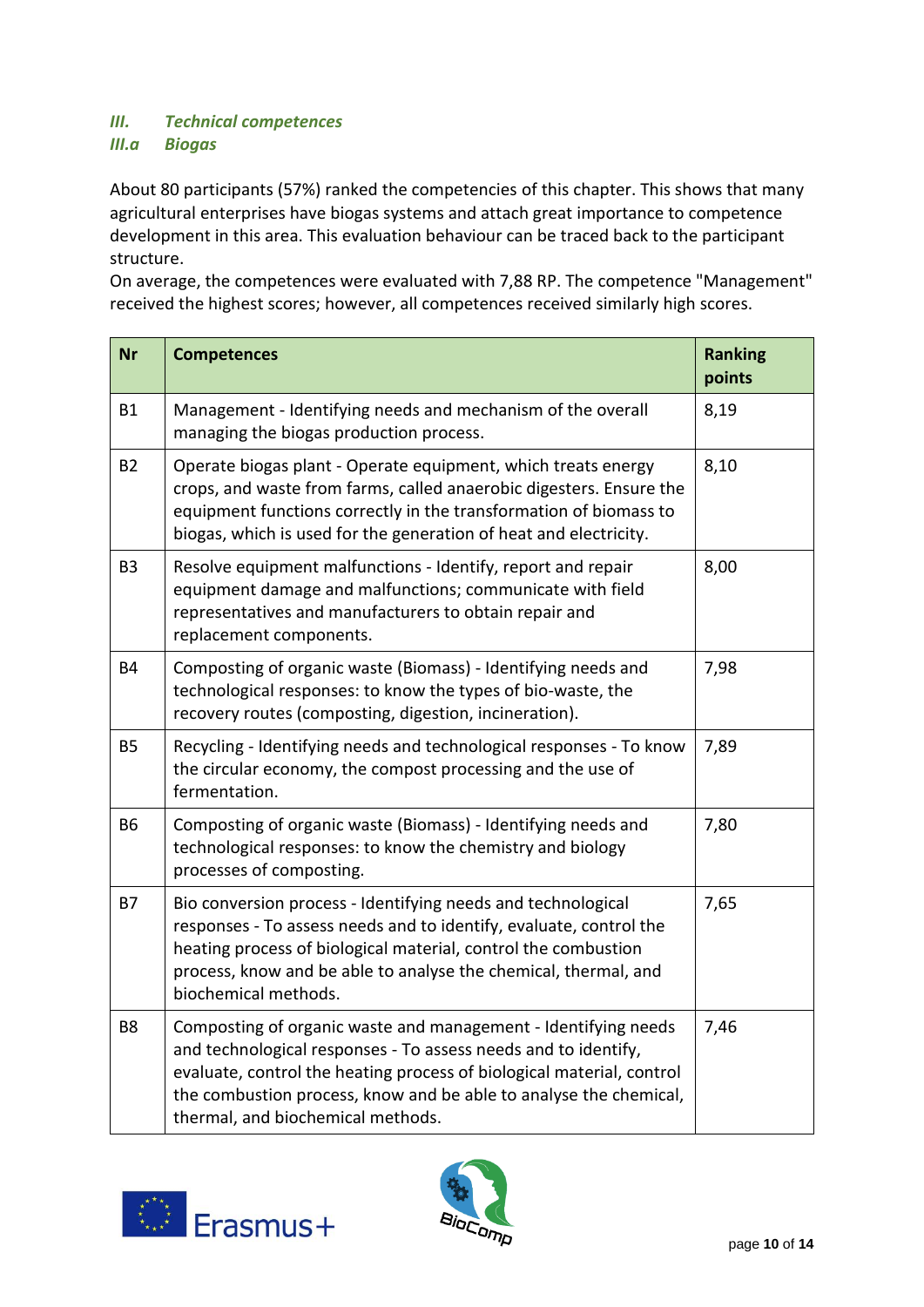#### *III.b Algae*

59 participants ranked the competences described here, although only 2 participants are active in this production area. This also shows that the interest in developing competences is higher than there are companies in the partner countries. The competences were evaluated with an average of 7.97 RP.

| <b>Nr</b>      | <b>Competences</b>                                                                                                                                             | <b>Ranking</b><br>points |
|----------------|----------------------------------------------------------------------------------------------------------------------------------------------------------------|--------------------------|
| A1             | Circular economy - knowing the complete process of algae<br>production.                                                                                        | 8,07                     |
| A2             | Production and environmental data - Ensure that operations<br>comply with standards for sustainable aquaculture.                                               | 8,07                     |
| A <sub>3</sub> | Maintaining equipment - Measure and control water quality                                                                                                      | 8,03                     |
| A4             | Identify diseases or parasites - Monitor the health, based on<br>feeding and general behaviour. Interpret environmental<br>parameters and analyse mortalities. | 8,03                     |
| A5             | Breeding, reproduction, structure and cultivating - To know about<br>structure, breeding rearing, and production.                                              | 8,00                     |
| A <sub>6</sub> | Harvest of algae - Ensure that careful, superficial and automated<br>algae harvest.                                                                            | 7,93                     |
| A7             | Monitoring and documentation - Compose work-related reports<br>that support effective relationship management and a high<br>standard of documentation          | 7,61                     |

## *III.c Food for packaging III.c-1 Tomatoes*

Here again, it is clear that this is a specialist area; 69 participants gave their evaluations; 22 participants stated that they worked in the food sector. The competences were ranked with an average score of 8,21 RP, which indicates that the competences are highly significant and that competences are transferable to other "greenhouse" products.



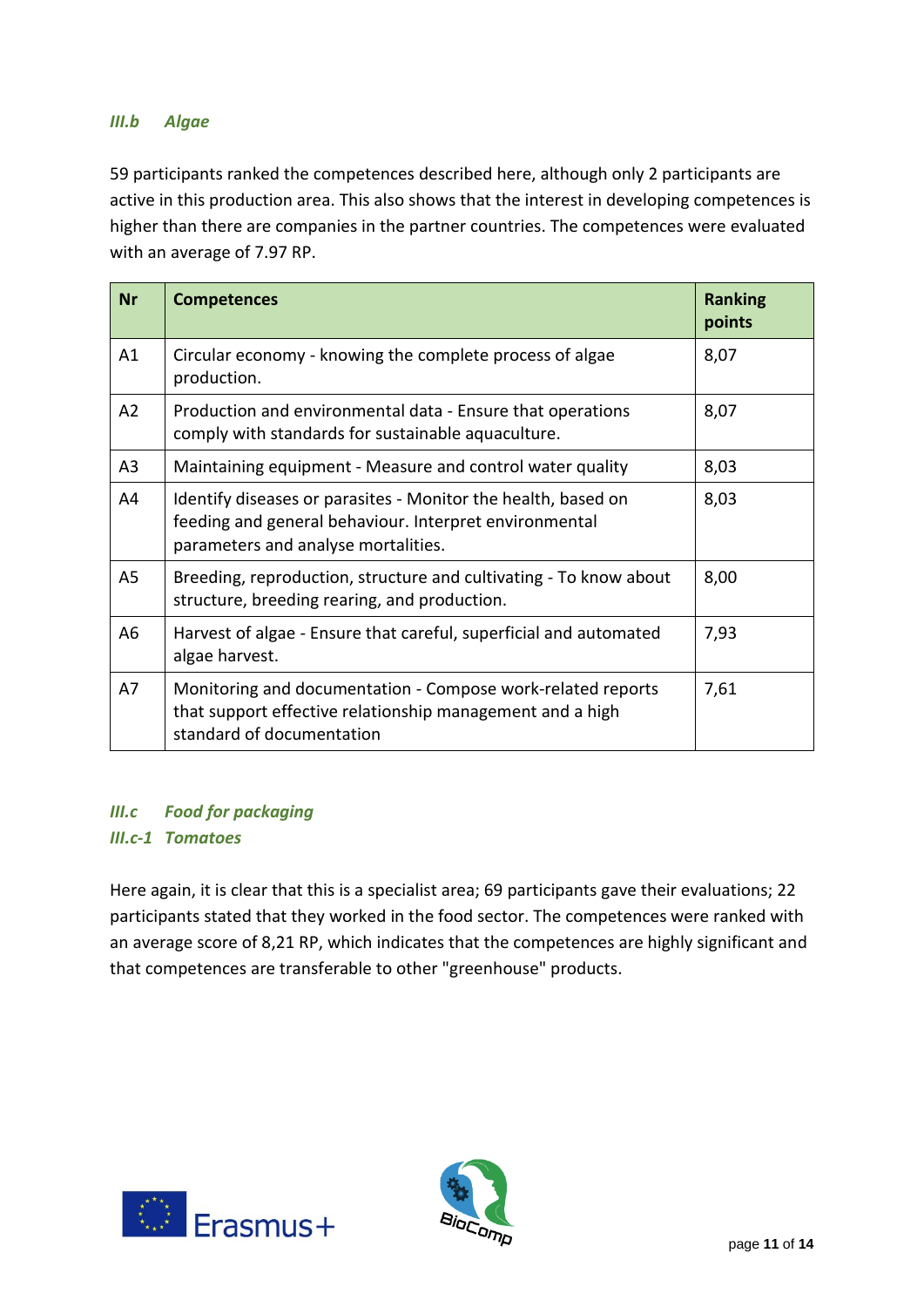| <b>Nr</b>      | <b>Competences</b>                                                                                            | <b>Ranking</b><br>points |
|----------------|---------------------------------------------------------------------------------------------------------------|--------------------------|
| T1             | Working in a greenhouse - Identifying the instructions of climate<br>control (light, heat, humidity).         | 8,42                     |
| T <sub>2</sub> | Cultivation of tomatoes - Identifying the monitor the growing<br>process and the quality control of it.       | 8,35                     |
| T <sub>3</sub> | Working in a greenhouse - Identifying of preparing the soil and<br>nutrition/water system and planting.       | 8,32                     |
| T4             | Working in a greenhouse - Identifying of the management<br>biological pest control.                           | 8,15                     |
| T5             | Harvesting tomatoes - Identifying the management of harvesting of<br>tomatoes and post harvesting activities. | 8,06                     |
| T6             | Harvesting tomatoes - Identifying the plant and implement<br>harvesting of the tomato plant.                  | 7,94                     |

## *III.c-2 Rice production / Cereal production*

65 participants with an average score of 8,10 RP ranked these competences of this special field.

In the progress of the ranking process, it has become evident that the title of the chapter III.c-2 "Rice" is not entirely correct. The described competences cover the entirety of "cereal". For this reason, this chapter will be renamed "cereal".

| <b>Nr</b>      | <b>Competences</b>                                                                                                  | <b>Ranking</b><br>points |
|----------------|---------------------------------------------------------------------------------------------------------------------|--------------------------|
| C <sub>1</sub> | Harvesting rice - Identifying of management of harvest methods;<br>the estimation of by-products biomass potential. | 8,12                     |
| C <sub>2</sub> | Energy uses - Identifying by-products for non-energy and energy<br>uses.                                            | 8,11                     |
| C <sub>3</sub> | Biomass evaluation - Identifying of biomass as a by-product of food<br>production process that can be re-used.      | 8,11                     |
| C4             | Biomass production and management -Identifying of plan, organize<br>and perform farming operations to grow.         | 8,06                     |



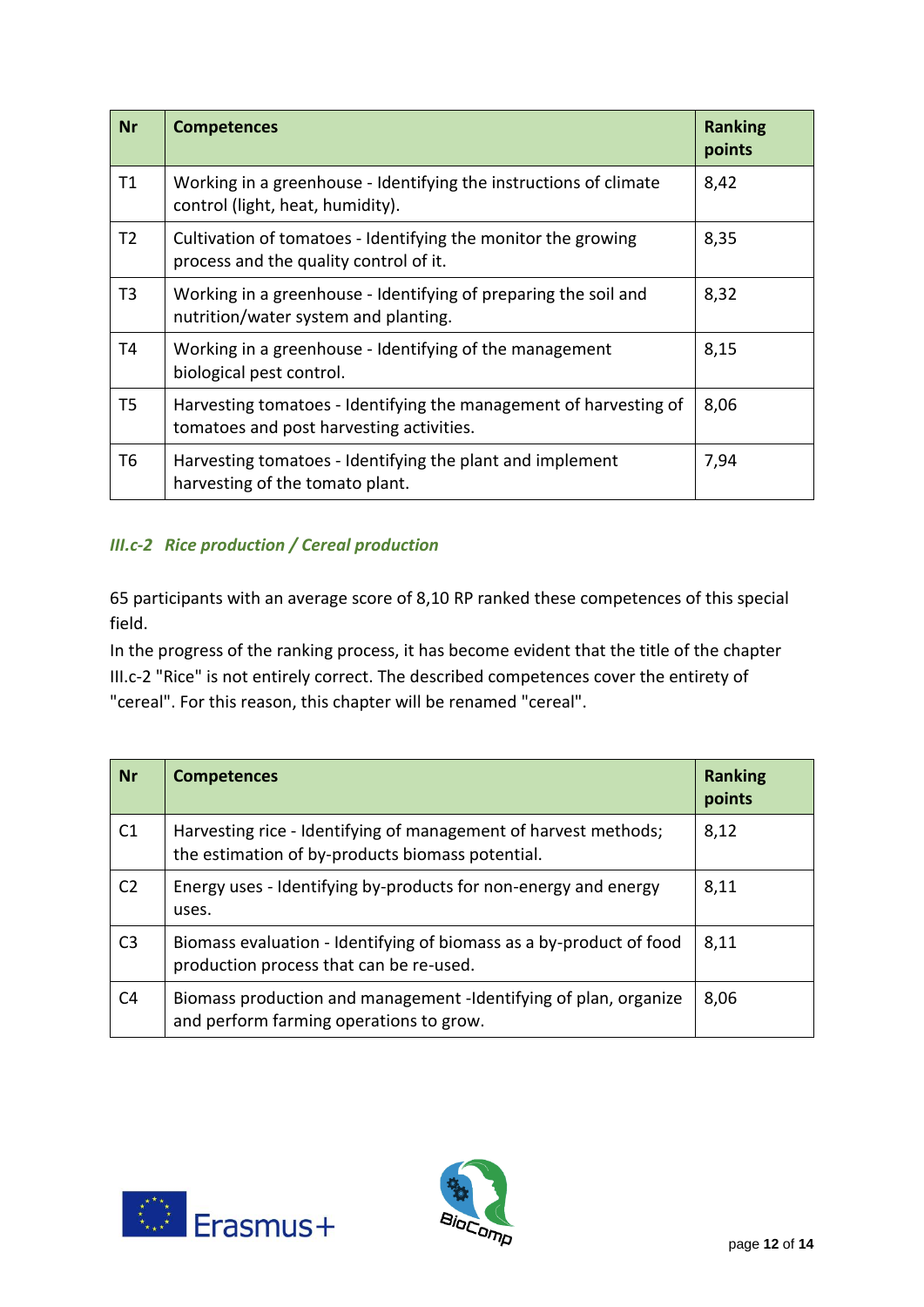#### *III.c-3 packaging process*

This rapidly developing area was evaluated by around 76 participants with an average score of 8,07 RP. This figure reflects the growing importance in the circular economy, on the way to more sustainability through recycling, re-use, dismantling and reprocessing.

| <b>Nr</b>      | <b>Competences</b>                                                                                                                                                     | <b>Ranking</b><br>points |
|----------------|------------------------------------------------------------------------------------------------------------------------------------------------------------------------|--------------------------|
| P1             | Control of process - Identifying the monitor manufacturing quality<br>standards.                                                                                       | 8,35                     |
| P <sub>2</sub> | Ecological benefits - Identifying benefits of bio packaging.                                                                                                           | 8,21                     |
| P <sub>3</sub> | Production of bio-packaging material - Identifying technological and<br>chemistries responses: to know the process of fermentation, the<br>processing methods / types. | 8,14                     |
| P <sub>4</sub> | Biobased material - Identifying physical and mechanic features /<br>characteristic of Biobased material.                                                               | 8,13                     |
| <b>P5</b>      | Production of bio-packaging material - Identifying new packaging<br>concepts.                                                                                          | 8,12                     |
| <b>P6</b>      | Quality control - Identifying the testing procedures.                                                                                                                  | 8,11                     |
| <b>P7</b>      | Control of process - Identifying the Standard Operating Procedures<br>$(SOP)$ .                                                                                        | 8,04                     |
| P <sub>8</sub> | Quality control - Identifying the test procedures and the ICT<br>systems.                                                                                              | 7,99                     |
| P <sub>9</sub> | Production of bio-packaging material - Identifying the technical<br>features, benefits and limits of bio packaging.                                                    | 7,84                     |
| P10            | Logistics - Identifying the manufacturing deadlines pressure.                                                                                                          | 7,81                     |

#### *IV Setting up a BBE company*

Although 24 (17%) of the participants stated that they work in management, 104 participants assessed the competences. This clearly shows that in small structured companies a so-called management level is missing, but knowledge in circular economy, planning within companies (business-, marketing-, and Human resources plan) is essential for every company. The described competences were ranked with an average of 7,92 RP.